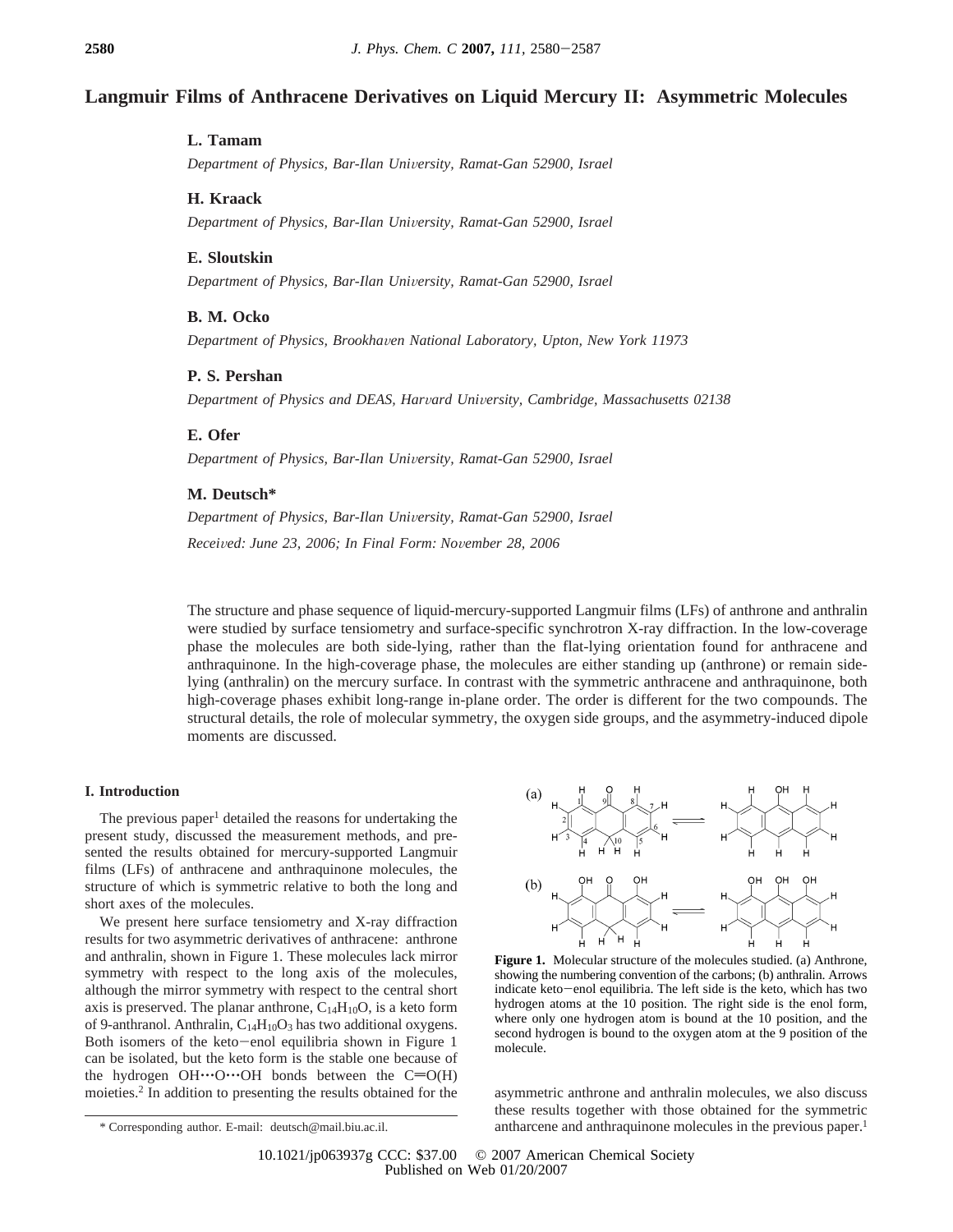

**Figure 2.**  $\pi$ -*A* isotherm of a LF of anthrone on mercury (circles and solid line). The dashed line is a fit by the Vollmer equation, yielding an exclusion area of  $A_0 = 53$   $\rm \AA^2/molecule$ . The arrows mark the coverages where X-ray measurements were carried out coverages where X-ray measurements were carried out.

#### **II. Results**

**A. Anthrone: Isotherm.** The measured pressure-area,  $\pi$ -*A*, isotherm of a LF of anthrone on mercury at room temperature,  $T = 24$  °C, is shown in Figure 2. A decrease of *A* from ∼300 Å<sup>2</sup>/molecule to ∼95 Å<sup>2</sup>/molecule results in only a few millinewtons per meter increase in  $\pi$ , as expected for a dilute 2D gas of molecules. For  $A \leq 95 \text{ Å}^2/\text{molecule}$ , however, a steep rise occurs in  $\pi$ , from ~8.5 mN/m at *A* ≈ 95 Å<sup>2</sup>/molecule to ~51 mN/m at  $A \approx 48 \text{ Å}^2$ /molecule. In contrast with other LFs on mercury, the fast-increasing region at  $95 \ge A \ge 48$  Å<sup>2</sup>/molecule of the isotherm can be only poorly fitted by the Vollmer equation<sup>1</sup> (dashed line in Figure 2, fitted to points in the range  $59 \le A \le 600$  Å<sup>2</sup>/molecule), and yields an exclusion area of  $A_0 = (53 \pm 1.5)$  Å<sup>2</sup>/molecule. The area of a flat-lying anthrone molecule should be equal to, or larger than, that of the anthracene,  $A_{\text{caled}}^{\text{lw}} = l \times w \approx 12 \times 7.5 = 90 \text{ Å}^2/\text{molecule}$ , obtained in the previous paper <sup>1</sup> Here *l* is the length and w is obtained in the previous paper.<sup>1</sup> Here, *l* is the length and *w* is the width of the molecule. The fact that the exclusion area obtained here is much smaller indicates that at least near the steep rise the molecules are not lying flat on the surface. In fact,  $A_0$  is closer to the cross section of the anthracene standing on its side:  $A_{\text{caled}}^{\text{ld}} = l \times d \approx 12 \times 3.8 = 45 \text{ Å}^2/\text{molecule}$ ,<br>where *d* is the thickness of the anthracene molecule normal to where *d* is the thickness of the anthracene molecule normal to its plane. However, the unit cell dimensions obtained from the grazing-incidence diffraction measurements of anthralin in the side-lying phase, discussed below, indicate that the presence of the oxygen moieties increases the effective thickness of the anthralin molecules by  $\sim$ 0.7 Å over that of anthracene. Assuming that this conclusion also holds for anthrone, which also has an oxygen moiety, this results in a calculated  $A_{\text{calcd}}^{\text{ld}}$  $l \times d \approx 12 \times (3.8 + 0.7) = 54 \text{ Å}^2/\text{molecule}$  for a side-lying<br>anthrone molecule in agreement with the exclusion area of A<sub>0</sub> anthrone molecule, in agreement with the exclusion area of *A*<sup>0</sup>  $=$  53 Å<sup>2</sup>/molecule obtained here from the Vollmer equation.

As *A* is reduced below 48  $\AA^2$ /molecule, a plateau is observed in the isotherm. Previous studies show that such plateaus represent coexistence regions between different-structure phases.3-<sup>7</sup> Continuing the line of thought presented above, this plateau may represent a coexistence between phases of sidelying and standing-up molecules. The latter phase is also found in alkyl chain molecules. $3.5-7$  These suggestions, derived here from the isotherm alone, are supported by the X-ray measurements discussed in the next two subsections.

**B. Anthrone: Surface-Normal Structure.** Figure 3a shows a set of Fresnel-normalized X-ray reflectivity (XR) curves measured (open circles) at room temperature,  $T = 24 \degree C$ , at the



**Figure 3.** (a) Measured Fresnel-normalized X-ray reflectivity curves (open circles) for anthrone at the nominal area (per molecule) and time (since deposition) indicated. The box model fits (lines) are also shown. (b) The surface-normal electron density profiles obtained from the fits, corresponding to the lines in part a. Curves in parts a and in b are shifted from each other by 0.4 and 2, respectively, for clarity.

listed nominal molecular area *A* and at the listed time after deposition of the LF. Fits to the box model discussed in the previous paper<sup>1</sup> (lines) yield the electron density profiles plotted in the corresponding lines in Figure 3b, where the mercuryanthrone interface is taken as the *z*-axis origin,  $z = 0$  Å.

Curves identical to the long-time ones shown in Figure 3 were also observed at  $T = 4.7$  °C and  $T = 7.5$  °C for the same coverages, provided that ∼2.5 h or more have passed since the LF was spread. The XR curves measured for four different samples, each studied at  $2-3$  coverages and  $2-3$  temperatures, lead to the conclusion that at high coverages the XR curves vary only with the time elapsed since the spreading of the film, but not with temperature. At low coverages, the dominant variation is with time, although a weak dependence on temperature cannot be ruled out.

We now discuss in details the XR results for low *A*, marked with arrow no. 1 in the isotherm in Figure 2, and high *A*, marked with arrow no. 2.

*1. Low Co*V*erage.* The modulation period in the XR curves at the nominal coverage of  $A = 48 \text{ Å}^2/\text{molecule}$ , slightly below the onset of the plateau in the isotherm, is found to decrease with increasing time following the spreading of the film. This corresponds to an increase in the thickness of the layer with time. The fit of the XR curve measured 1 h after film spreading yields a uniform LF of a (fixed) 8 Å thickness and a (fitted) electron density of  $\rho = (0.28 \pm 0.02) e/\text{\AA}^3$ . Attempts to fit the XR curve with a thickness of  $d \approx 4$  Å failed. This thickness is close to the width of the molecule and therefore supports the suggestion above that the molecules at this coverage are sidelying: the molecular plane is roughly normal to, and the molecular long axis is roughly parallel to, the mercury surface. Three hours after deposition the period of the modulations is shorter,  $\Delta q_z \approx 0.48 \text{ Å}^{-1}$ , yielding an estimate of  $d = 2\pi/\Delta q_z \approx$ 13 Å for the layer thickness. The fact that this value is close to the ∼12 Å length of a molecule implies that at that time a considerable fraction, if not all, of the molecules stand up. To allow for the coexistence between a side-lying (SL) phase and a standing-up (SU) phase (which is observed to also be the single, uniform, phase in the high-coverage regime, discussed below), we adopt a model used in previous studies for similar coexistence regions.3,5-<sup>7</sup> The LF is represented by two layers. The lower layer is  $8 \text{ Å}$  thick and comprises the side-lying molecules plus the lower part of the standing-up molecules. The upper layer, of thickness  $\sim$ 4 Å, comprises the upper part of the standing-up molecules. While the lower layer is close-packed,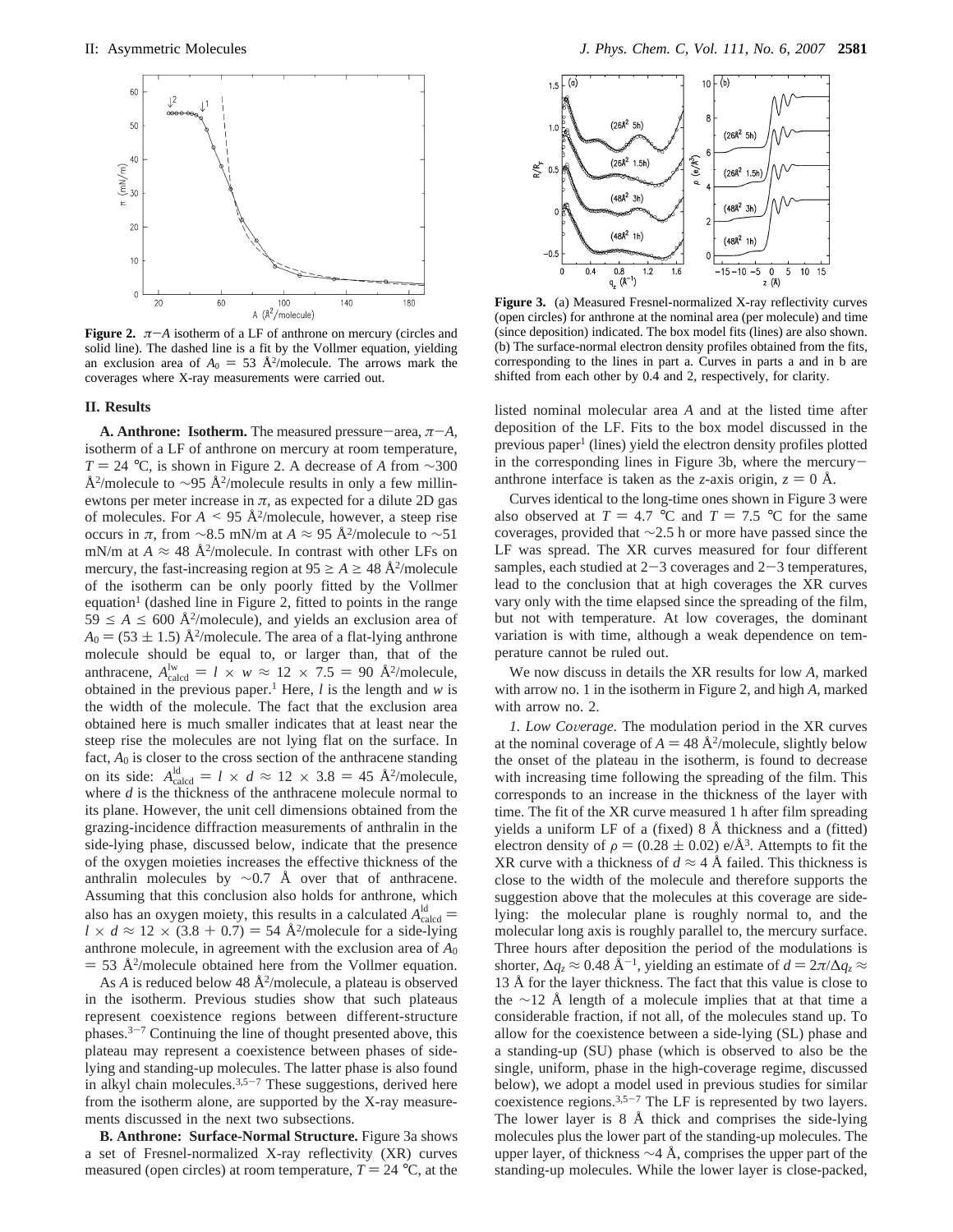**TABLE 1: Fit Parameters of the Anthrone XR Curves, Measured as a Function of the Time Elapsed since the Spreading of the Film, at Two Nominal Coverages** *Aa*

|                                                   | <b>SL</b>   |              | SU                    |              |                     |                   |
|---------------------------------------------------|-------------|--------------|-----------------------|--------------|---------------------|-------------------|
| time<br>(hours)                                   | $d_1$<br>A) | cov.<br>(% ) | d <sub>2</sub><br>(A) | cov.<br>(% ) | $\sigma_{LF}$<br>A) | $\sigma_{\rm Hg}$ |
| Nominal area $A = 48 \text{ Å}^2/\text{molecule}$ |             |              |                       |              |                     |                   |
| 1                                                 | 8           | 100          |                       |              | 1.5                 | 1.2               |
| 2                                                 | 8           | 56           | 12.2                  | 44           | 0.7                 | 1.2               |
| 3                                                 | 8           | 42           | 12.2                  | 58           | 0.8                 | 1.2               |
| 6.5 <sup>b</sup>                                  | 8           | 30           | 12.1                  | 70           | 1.0                 | 1.0               |
| 10                                                | 8           | 30           | 12.1                  | 70           | 1.0                 | 1.2               |
| Nominal area $A = 26 \text{ Å}^2/\text{molecule}$ |             |              |                       |              |                     |                   |
| 1.5                                               | 8           | 100          |                       |              | 1.5                 | 1.1               |
| 5                                                 |             |              | 12.5                  | 100          | 11                  | 1.1               |
| 9.5                                               |             |              | 12.3                  | 100          |                     |                   |

 $a$ <sup>n</sup> The percent coverage ("cov.") and layer thickness  $(d_{1,2})$  are listed for the standing-up (SU) and side-lying (SL) phases. The roughness of the LF-air interface ( $\sigma$ <sub>LF</sub>) and LF-mercury interface ( $\sigma$ <sub>Hg</sub>) are also listed. Uncertainties in *d*<sub>2</sub> are  $\pm$ 0.1, in  $\sigma$ <sub>LF</sub>  $\pm$ 0.3 Å, and in  $\sigma$ <sub>Hg</sub>  $\pm$ 0.2 Å. *b* Measured at *T* = 4.5 °C.

the upper layer is not, unless all molecules stand up. The ratio of the fitted electron densities of the upper and lower layers is, therefore, the fraction of the LF's total area covered by standingup molecules. This method effectively averages *coherently* over the coexisting different-phase domains. Such averaging is supported by the good contrast<sup>8</sup> in the  $R/R_F$  fringes, observed in the 3 h old XR curve in Figure 3a, and by all previous fits of coexisting phases in several other LFs on mercury.3,5-<sup>7</sup> The fit to this model in Figure 3a yields a thickness of  $(12.2 \pm 0.1)$ Å for the standing-up part of the LF, close to the  $\sim$ 12 Å length of the molecule, and an electron density of  $\rho = (0.16 \pm 0.01)$  $e/\AA^3$ , which indicates a fractional coverage of (58  $\pm$  8)% by the standing-up phase. As shown in Table 1, fits to XR curves measured 3.5 h (low *T*) and 7 h later show that the fractional coverage by the SU phase increased to  $(70 \pm 6)\%$ , and remained stable with time at that value.

For LFs of all molecules studied on mercury to date, including the anthracene and anthraquinone discussed in the previous paper, $<sup>1</sup>$  the low-coverage phase consists of molecules that lie</sup> flat on the high-energy ( $\sigma = 486$  mN/m) surface of mercury. This arrangement reduces the surface's free energy by using the smallest possible number of molecules to cover the surface. It is therefore surprising that the anthrone is found to lie on its side. This alignment does not provide the largest possible contact area with the subphase, and, consequently, does not yield the largest possible reduction in free energy. Because such an alignment does not occur for anthracene, it is very plausible that the anthrone's side alignment is due to the oxygen, the contact of which with the surface is thus maximized, presumably overcompensating for the incomplete free energy reduction due to the side-lying alignment. The better contact between the parallel-aligned rings of adjacent side-lying molecules, as compared to flat-lying molecules, may also contribute to the reduction in the system's free energy. However, the major contribution has to come from the Hg-O contact.

A possible reason for the preference of the molecules to stand up is that in the SL phase the charged oxygens of adjacent molecules are close to, and thus repulse, each other. The presence of the oxygen on one side of the molecule only induces a strong electric dipole moment of  $3.3 \text{ D}^9$  in the direction of the short molecular axis of the molecule, running through carbons 9 and 10 in Figure 1. Because adjacent molecules in the SL phase have their oxygens on the same side of the molecule (the one touching the mercury surface), repulsion

between the parallel-aligned dipoles ensues. In contrast, when the molecules stand up it is possible to have the oxygens of adjacent molecules point in opposite directions, aligning the dipoles antiparallel to each other. If the nearest-neighbor positions are anisotropic, then this can yield a net dipolar attraction that would reduce the free energy. Several in-plane structural motifs are possible with such pairs of standing-up antiparallel molecules, for example, stripe phases, pair-decorated lattice points, and so forth. In principle, the packing can be refined from grazing-incidence diffraction (GID) patterns, when these show diffraction peaks corresponding to long-range inplane order. However, the lack of such GID peaks for the lowcoverage layer, discussed below, precludes a definite determination of the molecular packing, and relative dipole orientation, in the present phase.

*2. High Co*V*erage.* The X-ray measurements at the highcoverage phase, presented in Figure 3, were carried out at a nominal  $A = 26$   $\AA^2$ /molecule, near the lowest-*A* end of the plateau, where  $A \approx A_0/2$ . Figure 3 shows two XR curves, measured on the same sample 1.5 and 5 h after deposition. Fits to XR curves taken 5 h (shown) and 9 h (not shown) after deposition show a stable film of thickness  $d = (12.4 \pm 0.1)$  Å and an electron density of  $\rho = (0.28 \pm 0.01) e/Å<sup>3</sup>$  (Table 1). As discussed above, these values correspond well to a uniform monolayer of molecules oriented with their long axis normal to the mercury surface. At short times (1.5 h) a side-lying phase is observed, as indicated by the fit to the corresponding XR curve in Figure 3, and the resultant values listed in Table 1. Because a 100% coverage by the SU phase is achieved with time, clearly this is the stable phase, and the SL phase is an unstable transient.

**C. Anthrone: Surface-Parallel Structure.** The GID scans for anthrone spanned the range  $0.30 \le q_{\parallel} \le 1.73 \text{ Å}^{-1}$  and were done in several separate scans, rather than a single scan, with the trough moved between these scans to expose a fresh surface area, thus minimizing beam damage effects. For all nominal coverages studied, except for  $A \leq 32 \text{ Å}^2/\text{molecule}$ , no GID peaks were observed either at room temperature,  $T = 24 \text{ }^{\circ}\text{C}$ , or at lower temperatures,  $T = 4.5, 7.5, 9.5$  °C. This indicates that these LFs have only short-range in-plane order. For the nominal coverages of 26 and 32  $\rm \AA^2/molecule, GID$  peaks are observed only at low temperatures, but not at room temperature. The most extensive set of GID measurements was carried out at a nominal coverage of  $A = 32$  Å<sup>2</sup>/molecule and  $T = 7.5$  °C. The GID patterns suggest a coexistence of two ordered phases, one with a noncentered rectangular unit cell and the other with a hexagonal packing. We now discuss these results in detail.

Figure 4 shows the GID pattern for anthrone at a nominal coverage of  $A = 26 \text{ Å}^2/\text{molecule}$  and  $T = 7.5 \text{ °C}$ , measured 4.5 h after film spreading and 3 h after cooldown to  $T = 7.5$  °C. Earlier partial scans of the region of the two lowest-order peaks reveal fully developed peaks at  $q_{\parallel} = 0.742$  and 0.776 Å<sup>-1</sup> ∼30 min after cooldown. Repeated partial scans at longer times, and a full scan 6 h after cooldown, prove that the GID pattern shown in Figure 4 is stable with time.

The three lowest  $q_{\parallel}$  peaks can be indexed in a rectangular unit cell of dimensions of  $\mathbf{a} \times \mathbf{b} = (8.09 \pm 0.01) \times (8.45 \pm 0.01)$ 0.01)  $\AA^2$ , with two molecules per unit cell. Thus the X-rayderived area per molecule is  $A_x = 8.09 \times 8.45/2 = (34.2 \pm 1)$ 0.1)  $\AA^2$ . The reflectivity indicates that the molecules are standing up. Note that the area occupied by a vertically aligned anthracene moiety of the anthrone, calculated from its dimensions, should be ∼7.5 × (3.8) = 28.5 Å<sup>2</sup>, which is smaller than the  $A_x$  = 34.2  $\AA$ <sup>2</sup> of the unit cell. As we show below, the slightly larger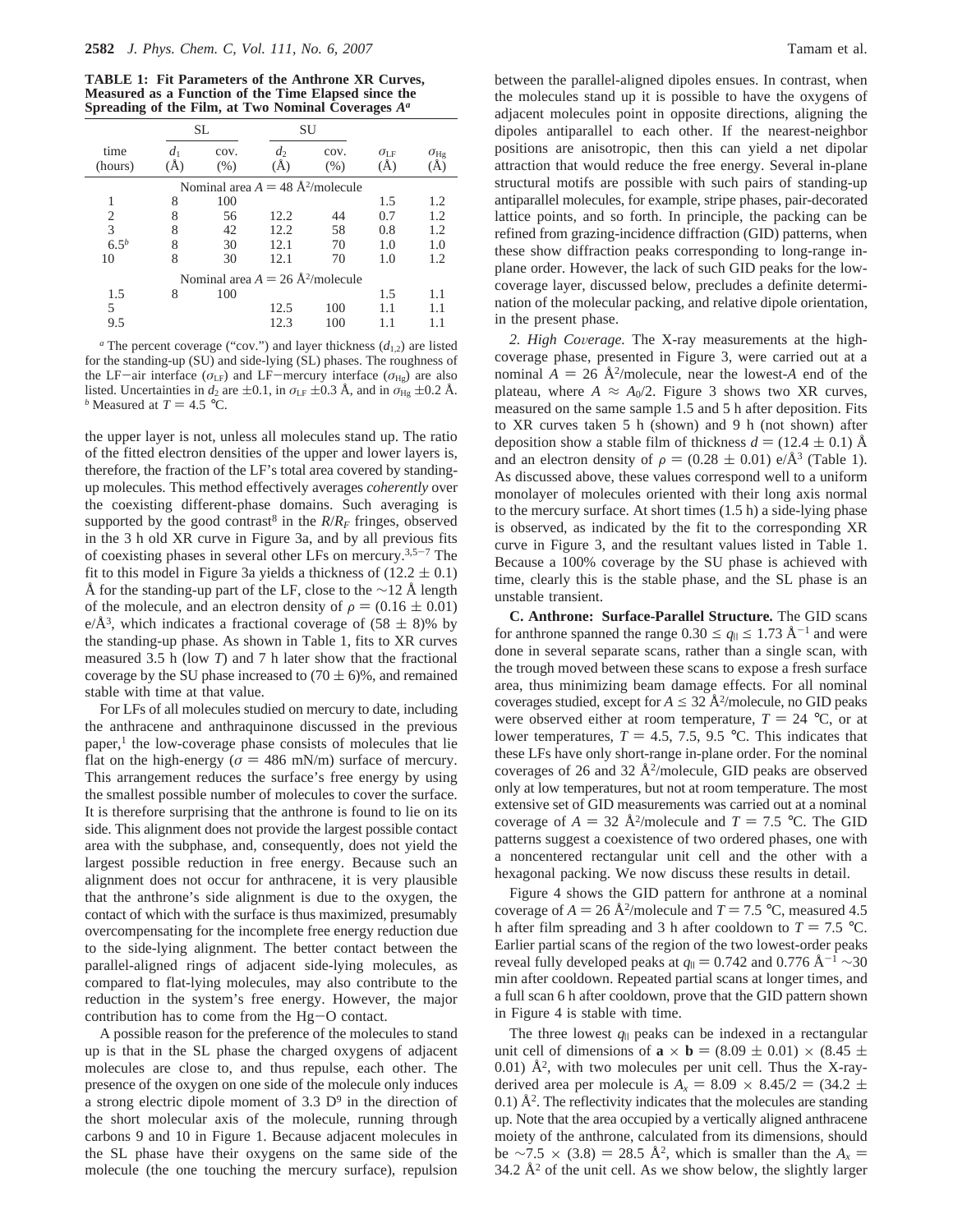

**Figure 4.** Measured (open circles) (a) GID patterns and  $(b-e)$  BR curves, for the SU phase of anthrone at  $A = 32 \text{ Å}^2/\text{molecule}$  and  $T = 7.5 \text{ °C}$ . The model fits are shown in lines. The BRs correspond to the 7.5 °C. The model fits are shown in lines. The BRs correspond to the GID peaks at (b)  $q_{\parallel} = (0.742 \pm 0.002) \text{ Å}^{-1}$ , (c)  $q_{\parallel} = (0.776 \pm 0.002) \text{ Å}^{-1}$  (d)  $q_{\parallel} = (1.073 + 0.002) \text{ Å}^{-1}$  and (e)  $q_{\parallel} = (1.242 + 0.003) \text{ Å}^{-1}$  $\AA^{-1}$ , (d)  $q_{\parallel} = (1.073 \pm 0.002) \,\text{\AA}^{-1}$ , and (e)  $q_{\parallel} = (1.242 \pm 0.003) \,\text{\AA}^{-1}$ .<br>( ), and ( ), denote the rectangular and hexagonal phases, respectively  $\langle .. \rangle_a$  and  $\langle .. \rangle_b$  denote the rectangular and hexagonal phases, respectively.

 $A_x$  here is due to a molecular tilt, found in the BR measurements, with a possible contribution from the oxygen moieties. Alternatively, a rotator phase, with molecules in the vertical orientation, would require a molecular area that is somewhat *larger* than the cross section of a rotating molecule. With a width of 7.5 Å for the anthracene moiety, the cross section of a rotating vertically aligned molecule is at least  $\sim \pi (7.5/2)^2 = 44.2 \text{ Å}^2$ / molecule, much larger than the  $34.2 \text{ Å}^2/\text{molecule}$  found. Thus, a herringbone-like, or parallel-molecular-plane, ordering<sup>10</sup> most likely occurs. It is tempting to assign the rectangular unit cell, and the possible herringbone packing, to the existence of a glide (or a mirror) symmetry along one of the axes. Such symmetry was found to dominate the structure of many of the LFs studied to date on aqueous surfaces.<sup>10,11</sup> This, however, would necessitate the absence of either the (01) or the (10) peaks, depending on whether the symmetry plane is parallel to the **a** or **b** axis of the unit cell. In our case both  $(01)<sub>a</sub>$  and  $(10)<sub>a</sub>$  are observed, rendering the assumption of a glide symmetry along one of the axes untenable.

The observation of both lowest-order odd  $(h + k)$  peaks,  $(01)<sub>a</sub>$ and (10)*a*, leads, therefore, to the conclusion that the unit cell is noncentered. For mercury-supported alkyl thiols,<sup>7</sup> the *headgroups* in the SU phase were found to form a similarly noncentered unit cell even though the alkyl moieties of the molecules formed a centered cell. The noncentricity of the headgroup's unit cell was assigned there to the inclusion of a single mercury atom per unit cell into the headgroup's lattice, due to the strong S-Hg bond. In contrast, no headgroup exists for the present molecule, and a single unit cell describes the packing of the molecules. Unfortunately, beam damage prevented measuring adequate-statistics GID data at the same position of the sample for all three peaks. Because the monolayer is a coarse 2D powder, moving the sample to a different position changes the diffracted intensity. Thus, a full refinement, which would have allowed a determination of the position of the molecules within the unit cell and the cause of its noncentricity, as well as ascertain the herringbone packing, could not be carried out.

The fourth peak, at  $q_{\parallel} = 1.242 \text{ Å}^{-1}$ , could not be indexed in the noncentered unit cell above, nor, indeed, were we able to find a unit cell in which all four GID peaks could be indexed.

Thus, a second, coexisting, phase had to be assumed. The single peak of this phase suggests a hexagonal packing, which, in a rectangular representation, has a two-molecule unit cell of dimensions  $\mathbf{a} \times \mathbf{b} = (5.84 \pm 0.01) \times (5.84 \pm 0.01) \times \sqrt{3} \, \mathring{A}^2$ , with an area per molecule of  $A_x = (29.5 \pm 0.1)$  Å<sup>2</sup>/molecule. We have also considered the possibility that this single peak might arise from phases other than hexagonal. One possibility is that the phase is highly tilted, giving rise to peaks far from the  $q_z = 0$  Å<sup>-1</sup> plane, above the  $q_z$  range scanned by the PSD. However, the XR reveals a monolayer thickness close to that of fully extended, surface-normal molecules. This renders the tilt hypothesis untenable because a high molecular tilt would result in a thinner layer. Moreover, the BR of the  $(11)<sub>b</sub>$ , shown in Figure 4e, corresponds to a surface-normal molecule. A single GID peak may also result from 2D smectic-like ordering. However, such ordering seems unlikely for a system that does not exhibit bulk mesophases. Thus, the most appealing physical model is the hexagonal phases.

A rotator phase, very common in the case of hexagonal packing, is highly unlikely in view of the small  $A<sub>x</sub>$  of the present hexagonal phase. However, the fact that the  $A_x$  of the rectangular phase is larger than that of the hexagonal phase indicates a possible molecular tilt in one or both phases. This is indeed consistent with the BR results presented in the next section.

Although a hexagonal or trigonal in-plane ordering of molecules in organic monolayers is often associated with rotator phases, $10,11$  where the volume occupied by a molecule is cigarlike, phases of molecules that do not incorporate alkyl chains were also found to exhibit such order. One example is cholesterol, the molecular shape of which is plate-like, similar to that of the anthralin. At low coverage cholesterol exhibits a monolayer phase, wherein the long molecular axis is aligned along the surface normal, as it does for the hexagonal phase of the anthrone, and the in-plane order exhibits a trigonal p3 symmetry. At higher coverages, this phase coexists with an order bilayer phase having a centered rectangular unit cell.<sup>12</sup>

The two coexisting hexagonal and rectangular phases differ in both the intensity of their corresponding peaks and in the widths of the peaks. The integrated intensity ratio of the (11) peaks of the two phases is 1:10 in favor of the proposed hexagonal phase. Although this ratio is partly due to the higher degeneracy of the suggested hexagonal phase's peak, and perhaps an additional factor from the slightly different Debye-Waller and structure factors, this ratio indicates that a larger fraction of the area is covered by the hexagonal phase than that covered by the rectangular one.

The widths of the rectangular phase's  $(01)<sub>a</sub>$ ,  $(10)<sub>a</sub>$ , and  $(11)<sub>a</sub>$ peaks range from the diffractometer's resolution limit,  $\Delta q_{\parallel} =$ 0.006 Å<sup>-1</sup>, to  $\Delta q_{\parallel} = 0.008$  Å<sup>-1</sup>. The (11)<sub>*b*</sub> peak of the proposed hexagonal phase is considerably broader:  $\Delta q_{\parallel} = 0.03 \text{ Å}^{-1}$ . Thus, the crystallinity of the rectangular phase is considerably higher than that of the proposed hexagonal phase, with the former having a crystalline coherence length of  $\xi \ge 1000$  Å, and the latter  $\xi \approx 200$  Å only.

Although the GID results clearly indicate here the presence of two coexisting standing-up phases of different in-plane structure, the reasons for this are not clear. Such coexistence usually results from a structural packing frustration of some sort, which is difficult to identify in the present case. We speculate that the coexistence may be related to the orientation of the oxygen moiety of the molecule. The anthrone molecules in the bulk can take, at random, two possible orientations in the molecular plane, transformable to each other by a 180° rotation around the long molecular axis.<sup>14</sup> The two phases found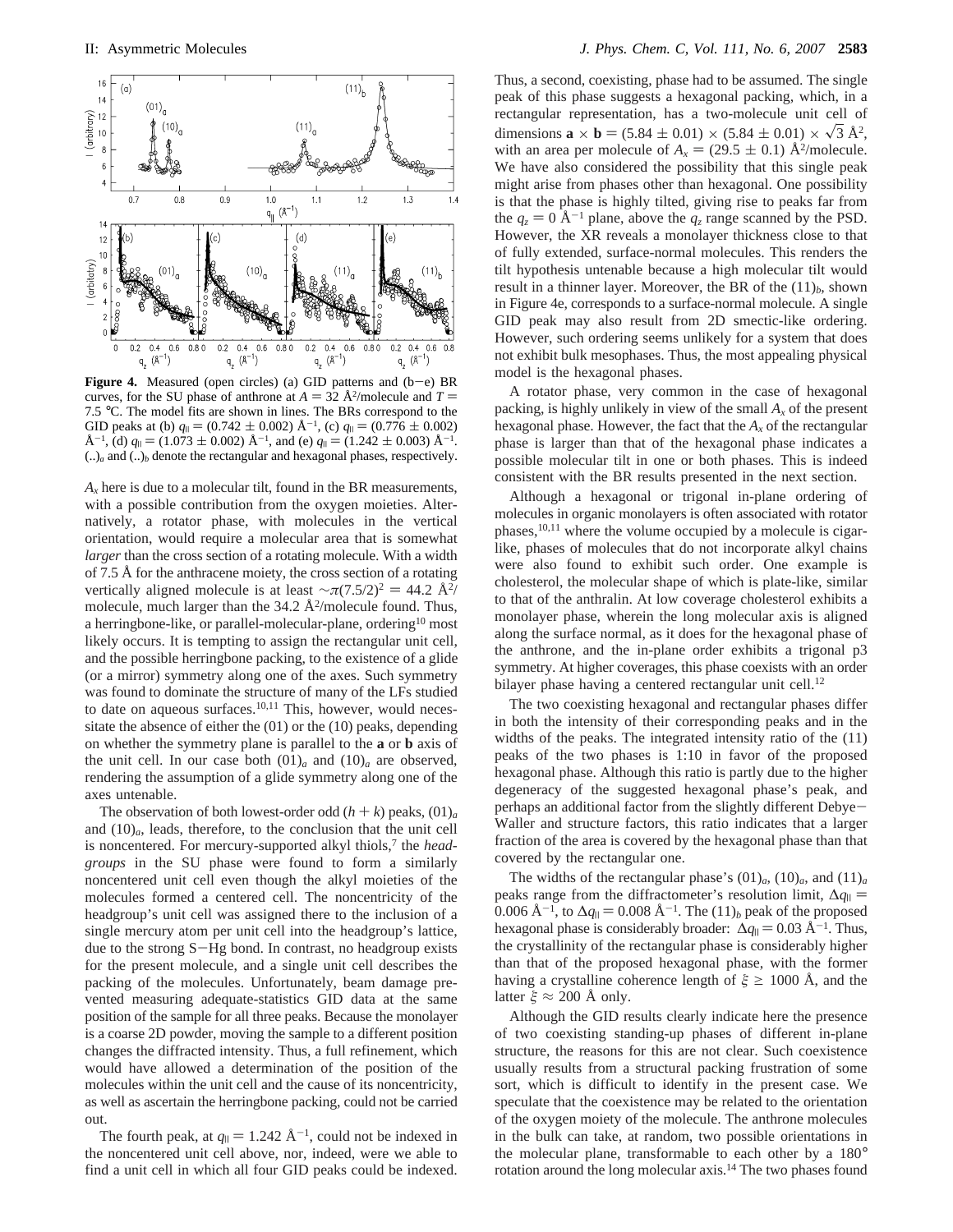in the monolayer may reflect phases with randomly and uniformly oriented molecules, with the higher-symmetry hexagonal phase comprising, presumably, the randomly oriented molecules. Packing strains due to the random orientation may also be the cause of the shorter coherence length of this phase, as compared to the orientationally ordered rectangular phase. If indeed the rectangular phase comprises molecules the oxygen groups of which are uniformly oriented, then the larger molecular area of this phase may reflect the need to increase the intermolecular distances to reduce the additional repulsion due to parallel-oriented dipoles induced by the oxygens in the molecule. Further measurements are required to test the validity of these suggestions.

**D. Anthrone: Bragg Rods and Molecular Tilt.** The measured (open circle) and model fitted (lines) BR's corresponding to the four GID peaks are shown in Figure 4b-e. The fits employ the model discussed in detail in ref 15. The short measuring times dictated by beam damage considerations result in low intensities and an admittedly large scatter in the measured values, in particular for the weaker peaks of the rectangular phase. Some compensation for this is obtained from the requirement that all three peaks of the rectangular phase, Figure 4b-d, should be fitted well by a single molecular length, tilt angle, and azimuthal tilt direction. The fit shown yields a molecular tilt angle of  $\theta = (28 \pm 3)$ ° from the surface normal, in the azimuthal direction of next-nearest neighbors (NNN).

The BR of the hexagonal diffraction peak is shown in Figure 4e. The BR peaks slightly higher than  $q_z = 0$  Å<sup>-1</sup>, indicating a small molecular tilt. The fitted tilt angle is  $\theta = (7 \pm 3)^\circ$ , again in the NNN azimuthal direction.

With a molecular tilt of  $\theta = 28^{\circ}$ , the rectangular phase's unit cell in the plane perpendicular to the molecular long axis has  $\mathbf{a}_{\perp} = (8.09 \pm 0.01)$  Å and  $\mathbf{b}_{\perp} = (8.46 \pm 0.01) \times \cos 28^{\circ} =$  $(7.47 \pm 0.009)$  Å, close to the width of the anthrone molecule. The molecular area is  $A_{\perp} = a_{\perp} \times b_{\perp}/2 = (30.2 \pm 0.1)$ Å<sup>2</sup>/molecule. The tilt angle of the hexagonal unit cell,  $\theta = 7^{\circ}$ , yields a unit cell in the plane perpendicular to the molecular long axis of dimensions  $\mathbf{a}_{\perp} = (5.84 \pm 0.01)$  Å and  $\mathbf{b}_{\perp} = 5.84$  $\sqrt{3} \times \cos 7^\circ = (10.04 \pm 0.02)$  Å, and a molecular area of *A*⊥  $=$  (29.3  $\pm$  0.1) Å<sup>2</sup>/molecule. Thus, the molecular area of the rectangular phase is larger than that of the hexagonal phase not only in the plane of the substrate but also in the plane perpendicular to the molecular long axis, in spite of the larger tilt angle.

**E. Anthralin:** Isotherm. The  $\pi$ -*A* isotherm of anthralin on mercury, measured at room temperature,  $T = 24 \degree C$ , is shown in Figure 5. As for all previously discussed molecules, for  $A \geq$ 110 Å2/molecule the LF behaves as a dilute 2D gas of molecules. For  $A \le 110$  Å<sup>2</sup>/molecule a steep rise in  $\pi$  is observed, from  $\pi$  $\approx$  5 mN/m at *A*  $\approx$  113 Å<sup>2</sup>/molecule to  $\pi \approx$  40 mN/m at *A*  $\approx$ 60  $A<sup>2</sup>/molecule$ . This fast-increasing region is well fitted by the Vollmer equation (for all points in the range  $71 \le A \le 450$  $A<sup>2</sup>/molecule)$ , as shown in the dashed line in Figure 5, and yields an exclusion area of  $A_0 = (62 \pm 1)$  Å<sup>2</sup>/molecule. Similar to the anthrone,  $A_0$  is smaller than the area of a flat-lying anthracene molecule,  $A \ge 90 \text{ Å}^2/\text{molecule}$ , indicating a side-lying orientation of the anthralin molecule in this phase. However, the X-ray data below indicates that the long axis of the side-lying molecule is tilted up from the surface plane so that the length of the molecule, projected onto the mercury surface is  $\sim$ 14 Å. This, and the extra ∼0.7 Å thickness of the anthralin over that of anthracene due to the oxygen moieties, as obtained from the GID measurements discussed below, yield a calculated molecular area  $A_{\text{calcd}}^{\text{ld}} = l \times d \approx 14 \times (3.8 + 0.7) = 63 \text{ Å}^2/\text{molecule}$ 



**Figure 5.**  $\pi$ -*A* isotherm of a LF of anthralin on mercury (circles + solid line). The dashed line is a fit by the Volmer equation, yielding an exclusion area of  $A_0 = 62 \text{ Å}^2/\text{molecule}$ . The arrows mark the coverages where X-ray measurements were carried out coverages where X-ray measurements were carried out.



Figure 6. (a) The measured, Fresnel-normalized, X-ray reflectivity curves of anthralin (open circles) on mercury, with their box model fits (lines). Curves are shifted vertically by 0.4 each for clarity. (b) The model density profiles obtained from the fits in part a. The Hg surface is at  $z = 0$  and the positive *z* axis points into the liquid. Curves are shifted by 1.4 for clarity.

for a side-lying anthralin molecule, in excellent agreement with the exclusion area  $A_0 = 62 \text{ Å}^2/\text{molecule}$  obtained here.

For  $A \le 62$  Å<sup>2</sup>/molecule a plateau is observed in the isotherm. However, the plateau is significantly more sloped than the corresponding almost-horizontal plateau observed in the isotherm of anthrone in Figure 2. The X-ray measurements detailed below indicate that unlike anthrone, where the plateau corresponded to a coexistence region between two different phases, only a single crystalline phase of roughly side-lying (SL) molecules is observed here at both ends of the plateau. This point is discussed in more detail in the next section.

**F. Anthralin: Surface-Normal Structure.** Figure 6a presents room-temperature ( $T = 24$  °C) measured (open circles) and model-fitted (lines) XR curves for the anthralin, at two different nominal coverages. The surface-normal density profiles derived from the fits are shown in Figure 6b. The XR curves shown were measured at a low coverage of 50  $\rm \AA^2/molecule,$ somewhat below the onset of the plateau, and at a high coverage of 32  $\AA^2$ /molecule, slightly larger than film collapse. As can be observed, the XR curves are similar, with the same-period fringes, and the only difference is the higher maximumminimum contrast, which is larger at high coverage. This indicates that there is only one phase that gives rise to an observable reflectivity from  $A_0$  to film collapse. This is in contrast with our conclusions<sup>1</sup> for anthracene and anthraquinone,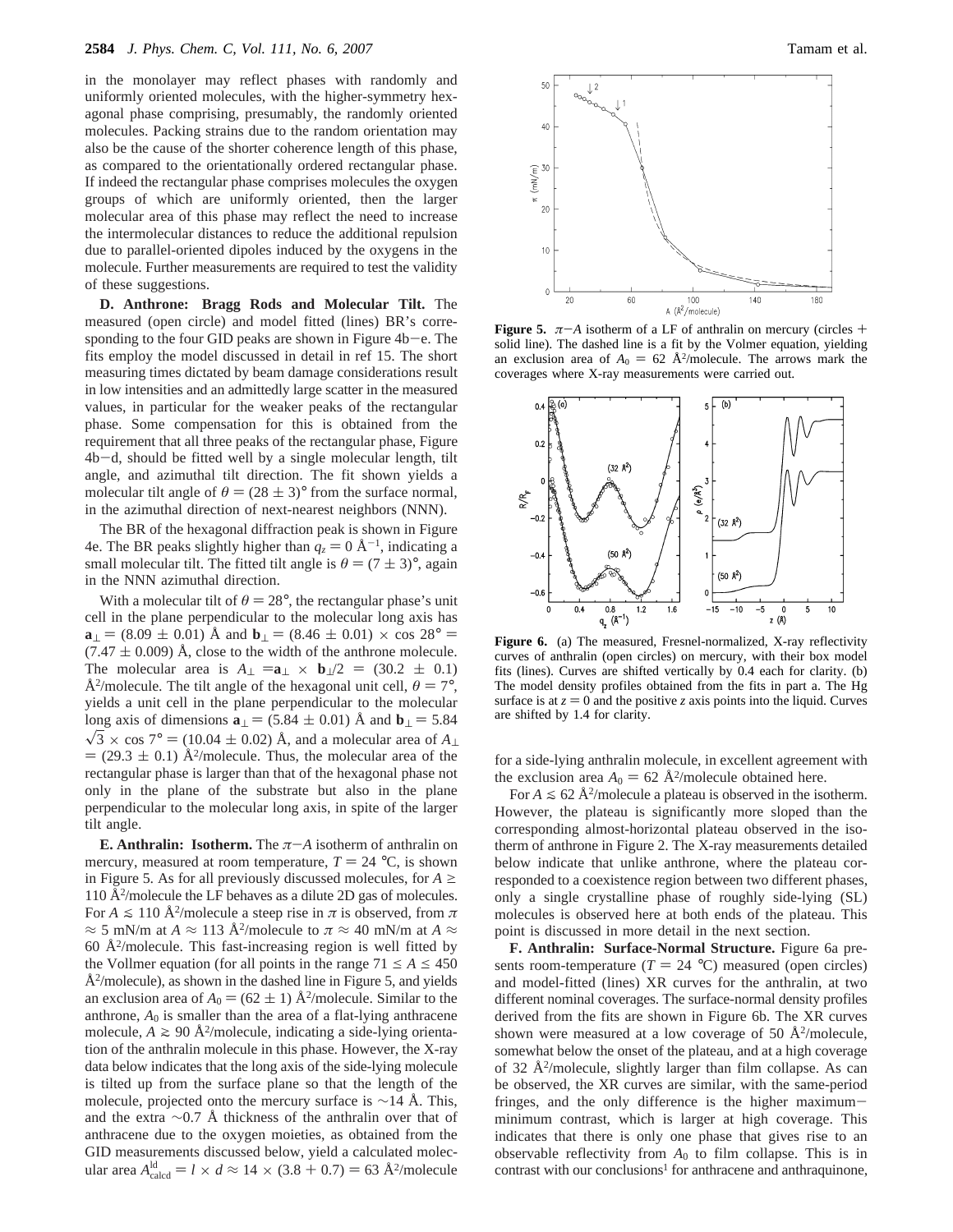

**Figure 7.** Measured GID (a), BR (b and c, open circles), and model fits (lines) for a LF of anthralin at a coverage of  $32 \text{ Å}^2/\text{molecule}$  at room temperature. The BR fits yield a tilt angle of  $\theta = 27^{\circ}$  in the next-nearest neighbor (NNN) direction.

where the low- and high-coverage reflectivity curves were similar but not identical, yielding two different observable phases at low and high coverage. One possible explanation for the observation of a single reflectivity at different converges is if some fraction of the molecules are assumed to aggregate at low coverage into rough structures such as islands. The surface would then be somewhat heterogeneous and would contain a uniform-thickness layer across the full surface area, with a small fraction of rough islands. Similar island phases were found in LFs on water.<sup>16</sup> The larger apparent roughness observed in the density profile at the monolayer-air interface at 50  $\AA^2$ /molecule is also consistent with this suggestion. Finally, we note that neither time nor temperature dependencies were observed for the anthralin LF over a period extending from 0.5 to 10 h after film spreading, and for  $T = 7$ , 10, 20, and 24 °C.

The fit of the XR curves yields a layer thickness of  $(8.9 \pm 1.00)$ 0.1) Å and electron densities of  $(0.19 \pm 0.01)$  and  $(0.21 \pm 0.01)$  $e/\text{\AA}^3$  at the low and high coverage, respectively. With the anthracene molecule's dimensions,<sup>17</sup>  $12 \times 7.5 \times 3.8$  Å<sup>3</sup>, the fitted layer thickness indicates that the monolayer comprises side-lying molecules. However, as we show in the next section, the GID results reveal that the molecular long axis is tilted up from the surface-parallel orientation, which accounts for the fact that the layer thickness found here is  $\sim$ 1.4 Å larger than the molecular width. The electron density calculated from the layer thickness, exclusion area  $A_0$ , and the 118 electrons of the molecule,  $\rho_{\text{calcd}} = 118/(62 \times 8.9) = 0.21e/\text{\AA}^3$  is close to the fitted value. This further supports the conclusion that the film is a monolayer of side-lying molecules, rather than a bilayer of flat-lying molecules, which, although consistent with the fitted layer thickness, would have yielded a higher  $\rho_{\text{calcd}} = 2 \times 118/$  $(12 \times 7.5 \times 8.9) = 0.29 \text{ e}/\text{\AA}^3$ 

**G. Anthralin: Surface-Parallel Structure.** The GID measurements on the Anthralin LF were carried out over the range  $0.36 \le q_{\parallel} \le 1.71 \text{ Å}^{-1}$ , at the two coverages studied by XR, 50 and 32 Å<sup>2</sup>/molecule, as well as at 25.5 and 26.5 Å<sup>2</sup>/molecule. Although most scans were done at room temperature,  $T = 24$ °C, some were carried out at a lower temperature of 7 °C.

The GID pattern measured at 32  $\AA^2$ /molecule 2 h after film spreading (open circles) is shown in Figure 7a, along with its fit (line). The fitting function includes a linear background and a single Lorentzian for each peak. Figure 7a shows two peaks, one at  $q_{\parallel} = (0.830 \pm 0.004) \text{ Å}^{-1}$ , and the other at  $q_{\parallel} = (0.889$  $\pm$  0.004) Å<sup>-1</sup>, which can be indexed as (11) and (02) in a rectangular cell with dimensions  $\mathbf{a} = (8.97 \pm 0.04)$  Å and  $\mathbf{b} =$  $(14.15 \pm 0.07)$  Å, with two molecules per unit cell.<sup>10</sup> The



Figure 8. Schematic plot of the packing of anthralin in the LF. The molecule is represented by a rectangle (d). The top (a) and two side (b and c) views of the packing are shown.

resultant area per molecule, (63.5  $\pm$  0.4) Å<sup>2</sup>/molecule, agrees well with the exclusion area,  $A_0 \approx 62 \text{ Å}^2/\text{molecule}$ , obtained from the isotherm. In contrast with the anthrone's SU phase, the present GID pattern does not show any odd  $(h + k)$  peaks, indicating a centered unit cell. Within our measurement accuracy, the GID patterns are identical for the four coverages studied, and independent of temperature.

The intensities of the two GID peaks were very low, resulting in a correspondingly low intensity for the Bragg rods, as can be observed in Figure 7b and c. Thus, the peak positions and exact shapes of the BRs could not be determined very accurately. Within these constraints, the maxima of the BRs at the two GID peaks are at  $q_{z1}(11) \approx 0.23 \text{ Å}^{-1}$  (Figure 7b) and  $q_{z2}(02) \approx 0.45$ Å<sup>-1</sup> (Figure 7c), that is,  $q_{z2}(02) \approx 2 \times q_{z1}(11)$ . Moreover, in spite of the low intensities, several scans show consistently that the integrated intensity ratio of the peaks  $I(q_{z1})(11) \approx 2 \times I(q_{z2})$ (02)). This intensity ratio, along with the offsets of the BR peaks from  $q_z = 0 \text{ Å}^{-1}$ , identify a molecular tilt in the NNN direction,<sup>10</sup> as found above for the SU phase of anthrone. The angle of the molecular tilt from the surface normal is then calculated from the BR peak positions as  $\theta = \tan^{-1}[q_{z2}/q_{\parallel}(z^2)] \approx 26$ °.

We now focus on the arrangement of the molecules in the unit cell. The long lattice vector,  $\mathbf{b} = 14.15 \text{ Å}$ , is longer than the molecular length of the anthralin molecule, 12 Å. However, it is very close to the diagonal of the rectangle bounding the three rings:  $\sqrt{7.5^2 + 12^2} = 14.15$  Å. This coincidence may indicate an until of one end of the molecule from the surface indicate an uptilt of one end of the molecule from the surface, presumably due to the oxygens, so that the molecule's diagonal, rather than its length, determines the unit cell's length. Given the 7.5  $\times$  12 Å<sup>2</sup> dimensions of the molecule, an uptilt of  $\sim$ 23° will suffice to yield a  $|\mathbf{b}| \approx 14$  Å. This in turn will yield an *<sup>a</sup>*V*erage* molecular height of <sup>∼</sup>9.2 Å, close to the 8.9 Å monolayer thickness obtained from the XR fits. For side-lying, surface-normal molecules the long axis of which is parallel to **b**, this would also provide the magnitude and direction of the molecular tilt deduced from the BR measurements in the previous paragraph.

A suggested schematic model for the packing of the anthralin molecules in the LF is shown in Figure 8, depicting the uptilt of the long molecular axis and a possible tilt of the molecular plane from the surface normal. Although this arrangement is in agreement with all measured quantities, and closely resembles the bulk packing of crystalline anthralin<sup>18</sup> as we discuss below, other packing arrangements may also be possible.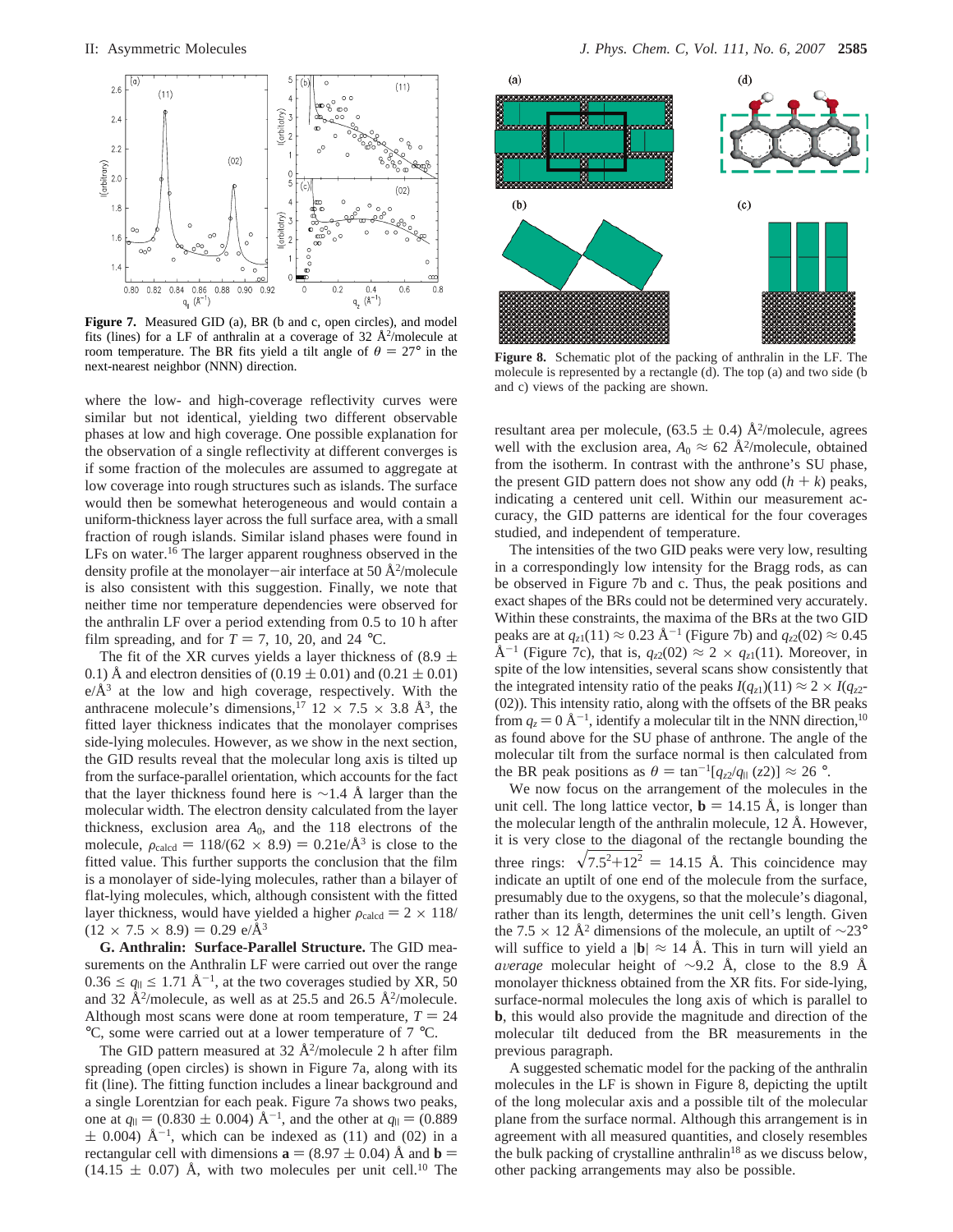A determination of the exact ordering (positions and orientations) of the anthralin molecules within the unit cell requires a refinement of a diffraction pattern with a reasonable number of diffraction lines. Because beam damage prevented achieving good statistics even for the two peaks observed, and because higher-order peaks were not observed, a standard structure refinement could not be carried out. However, several plausible suggestions can be made based on the GID and BR patterns observed, and other known properties of the molecule. The oxygen atoms are known to have a high electronegativity (3.46), which, for anthralin, result in a high calculated dipole moment of ∼3.6 D<sup>19</sup> in the direction of the short molecular axis. The strong dipole-dipole interaction may therefore cause an antiparallel orientation of the oxygens in adjacent molecules, with those of one molecule pointing toward the mercury subphase and those of the other pointing away from it. A similar antiparallel orientation of adjacent molecules is found in the bulk packing of anthralin.<sup>18</sup> We also note that for anthralin molecules oriented with their long axis roughly in the **b** direction, the length of **a** is ∼1.4 Å larger than the combined thickness of two anthracene molecules,  $2 \times 3.8$  Å. This may be due to the presence of the oxygen moieties of the molecule, the positions of which deviate slightly from the plane of the anthracene backbone. A contribution from a small tilt  $(10^{\circ})$ of the molecular plane from the surface normal, similar to that observed in the bulk crystal structure,18 may be also included in this increased effective molecular thickness. A small rotation of the molecular plane away from the **b** direction, around a surface-normal axis, could also account for the excess length of **a**. This is particularly appealing because if this rotation is in opposite azimuthal directions for the molecules at the vertices and at the center of the unit cell, a herringbone-like structure, with glide plane symmetry with respect to **b** would ensue.

The GID peaks' full width at half-maximum is close to the resolution limit,  $\delta q_{\parallel} = 0.006 \text{ Å}^{-1}$ , and yields a crystalline coherence length of  $\xi \ge 1000$  Å, consistent with the large coherence lengths of other herringbone-packed 2D crystals,<sup>10</sup> and the rectangular phase of anthrone monolayers, discussed above.

The GID measurements were repeated at  $T = 24$ , 20, and 7 °C. Thermal expansion, observable as shifts in the peaks' positions, was expected to be similar to that of the herringbone phases of mercury-supported LFs of fatty acids,<sup>4</sup> alcohols<sup>6</sup> and biphenyls.<sup>20</sup> In these cases, an asymmetric thermal expansion was found with no measurable expansion, within our temperature range, in the **a** direction, and an expansion coefficient of  $(db/dT)/b = (6 \pm 3) \times 10^{-4} \text{ K}^{-1}$  in the **b** direction. For the Anthralin, no changes were observed, within our experimental accuracy, in the peak positions over the temperature range studied, indicating an expansion coefficient less than (2.5  $\pm$  $(0.5) \times 10^{-5}$  K<sup>-1</sup>. This high thermal rigidity may be due partly to the strong interactions between the aligned rings of adjacent rigid molecules, and partly to the strong intermolecular Hbonding,18,21,22 due to the O and OH moieties.

**H. Anthralin: Bragg Rods and Molecular Tilt.** Figure 7b and c shows the BR of the two peaks of the anthralin. The fullshape fit of the measured Bragg rods, shown in lines, yield a tilt angle of  $\theta = 27^{\circ}$  toward the NNN azimuthal direction, in agreement with the conclusions derived in the previous section from the peak positions of the BR along the  $q<sub>z</sub>$  direction. This tilt yields a unit cell in the plane perpendicular to the molecular long axis, with the lattice parameters  $\mathbf{a}_{\perp} = (8.97 \pm 0.04)$  Å and  $\mathbf{b}_{\perp} = (14.15 \pm 0.07) \times \cos 27^{\circ} = (12.61 \pm 0.06) \text{ Å}$ , close to the length of the molecule, as expected. The corresponding

area is  $A_{\perp}$  = (56.5  $\pm$  0.4) Å<sup>2</sup>/molecule, in close agreement with  $A_{\text{Lcaled}} = 12.6 \times (3.8 + 0.7) = 56.7 \text{ Å}^2/\text{molecule, calculated}$ from the molecular dimensions and the extra  $\sim$ 1.4 Å spacing between molecules in the unit cell, derived above from the GID measurements.

Comparing the structure of the anthralin monolayer on mercury with that of the crystalline bulk, $18$  we observe a close general similarity. The unit cell of the bulk phase contains eight molecules, the molecular planes of adjacent molecules are parallel, and the molecules are rotated by 180 ° relative to each other so that the oxygens of adjacent molecules point in opposite directions. The molecular long axis is tilted up from the  $a-b$ plane of the unit cell, and the molecular plane may be tilted away slightly from the normal to that plane. All of these features are also observed for the anthralin LF on mercury as well, although the angles and distances are different.<sup>23</sup> Such differences are, however, expected, and indeed observed,<sup>10</sup> when comparing the structure of the bulk with that of a subphasesupported monolayer.

### **III. Discussion and Conclusions**

Taken together, the isotherms and X-ray results presented here and in ref 1 for monolayers of anthracene and its derivatives on mercury demonstrate the important influence of the molecule's functional groups, and their positions within the molecule, in the determination of the film structure and the phases observed as a function of coverage.

Both anthracene and anthraquinone exhibit the same structure of flat-lying molecules for molecular areas down to  $A \approx 90$  $\AA^2$ /molecule, the molecular-plane area of the molecule. Below this *A* a phase of side-lying molecules is formed, with the molecular plane roughly normal to the surface. Thus, one can conclude that the balance between the two major interactions found to dominate the structure of penatcene on solid surfaces, as discussed in the Introduction of the previous paper.<sup>1</sup> also dominate the structure of the symmetric molecules. At low coverages the  $\pi$  orbital-subphase contact dominates causing the molecules to lie flat on the surface. At high coverages, the  $\pi-\pi$  orbital overlap dominates and the molecules are driven into a side-lying orientation. The surface pressure drives the transition from one orientation to the other. The absence of GID peaks for both molecules and in both phases indicates that no long-range in-plane order is established in these films. This again is in line with the conclusion that the epitaxy to the surface's structure dominates the film's structure.<sup>1</sup> In pentacene on crystalline substrates the film exhibits long-range order commensurate at least in one direction with that of the substrate.<sup>24,25</sup> For a short-range-ordered liquid metal substrate employed here, the monolayer of the symmetric molecules also exhibits shortrange order only at all coverages.

The oxygen moieties of the anthraquinone do not produce any changes in the structure except for a slightly larger exclusion area. The symmetric positions of the oxygens on carbon nos. 9 and 10 result in the absence of a net dipole moment, which does exist for both the anthrone and anthralin, where the oxygens are attached to one side of the molecule only. Indeed, the LFs of the asymmetric anthrone and anthralin molecules show structures and phase sequences that differ greatly from those of the symmetric molecules. The exclusion areas deduced from the isotherms indicate that at the steep rise in the isotherm both molecules are roughly side-lying. For the anthrone, this phase does not exhibit long-range in-plane order. At high coverage, the anthrone exhibits two coexisting phases of standing-up molecules, one having a noncentered rectangular packing with